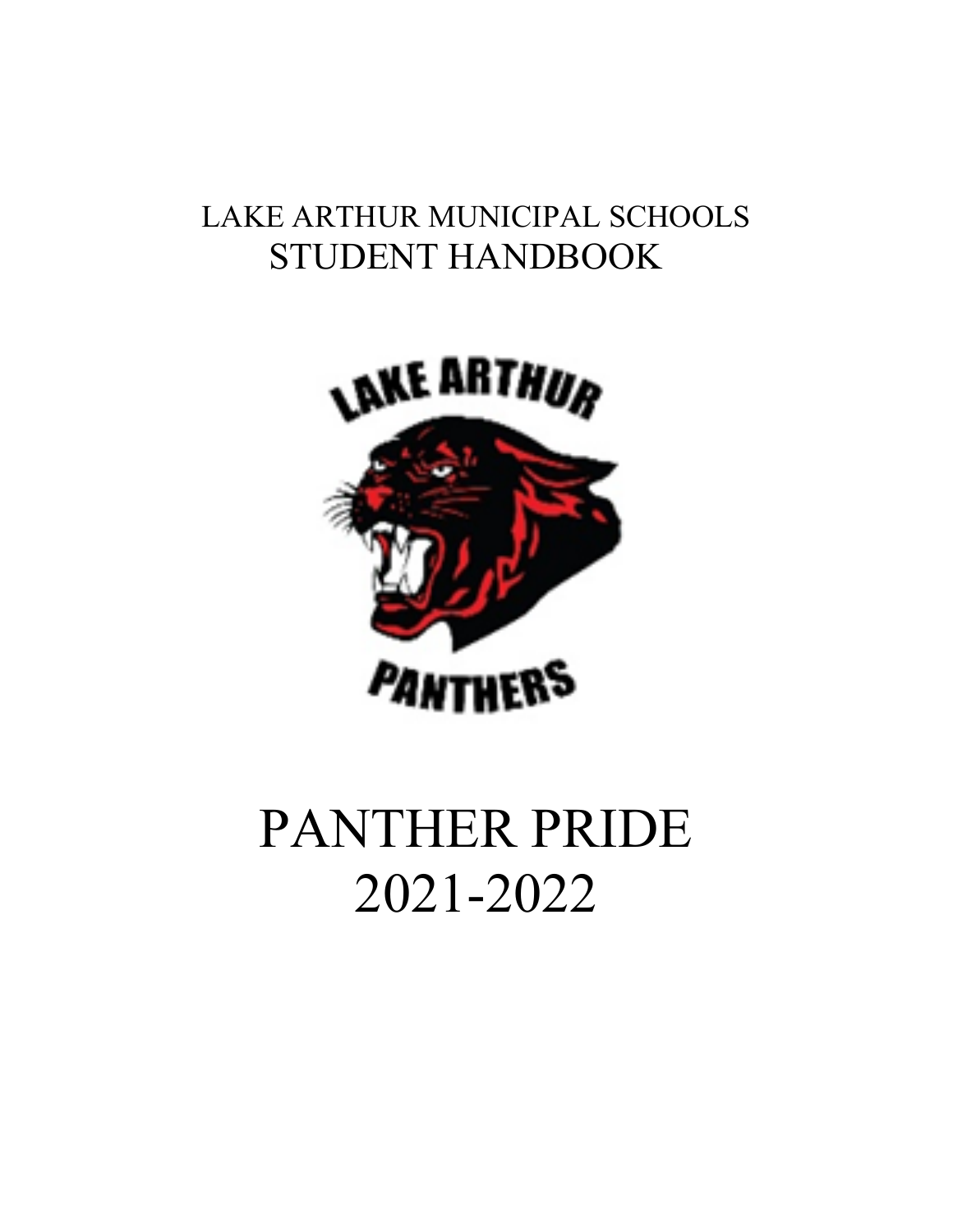Dear Student and Parent:

As you begin a new school year, you will start creating new memories of your school experiences. These memories will be some of the most vivid of your entire life and will be recalled far into your adult years. It is a time of learning. It is a time of work and play if you desire to choose to make education work for you.

As you progress through the Lake Arthur Municipal Schools, you will find that each school is a great school for you to be a part of and to participate in familiar events, future activities and opportunities. Students who become part of the legacy of Lake Arthur Municipal Schools leave as a Panther with a sense of pride and accomplishment. With your help during the school year, this legacy will continue. We are known for having the best students, parents, staff, and community in the Pecos Valley; one dedicated to working toward continuous improvement.

This handbook is a guide for you, the student, on how to continue your learning with the best possible experiences. Use the quest for knowledge to achieve the pride in yourself and in your school and further the accomplishments of Lake Arthur Municipal Schools.

The administration and staff of Lake Arthur Municipal Schools welcome you to the 2021-2022 school year.

Sincerely,

*Elisa Begueria*, Superintendent *Kathleen Gallaway* Principal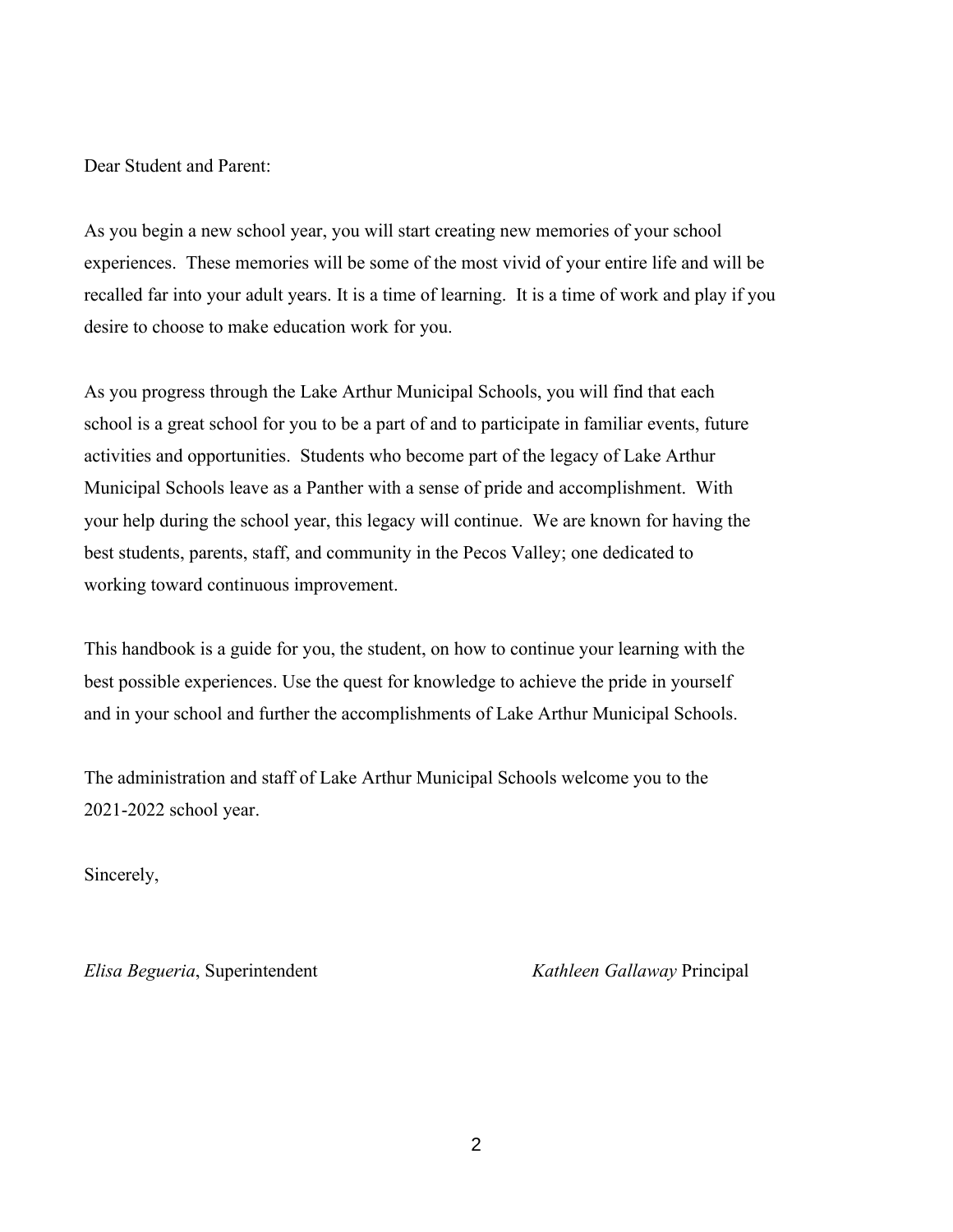# **Vision**

Lake Arthur Municipal Schools' Vision: "Educational Excellence to Prepare Students for the Challenges and Opportunities of the Future."

#### **Mission**

Lake Arthur Municipal Schools' Mission: "Engage Each Student to Become a Self-Directed Learner Who Strives for Maximum Achievement by Personal Initiative and Effort."

#### **Commitment**

Panther Pride in Excellence.

# **General Information**

Building Hours

| Support Service Hours for District/School Operations: | 7:45 a.m. $-4:00$ p.m.         |
|-------------------------------------------------------|--------------------------------|
| Special Event Hours:                                  | Determined by Event Activities |
| <b>School Day Hours:</b>                              | $8:15$ a.m. $-3:25$ p.m.       |

#### Community Use of Building

The Lake Arthur Municipal Schools is an agency and social hub of the Lake Arthur community. Within the governance structure of Lake Arthur Municipal Schools, effort will be made to provide facility to community access when needed. The determination to provide facility use will be based on the availability of district personnel supervision, the facility requested and when it is to be used. School functions take precedence over all requests to use district facilities.

| District/School Office Hours | $Monday-Friday$ | 7:45 a.m. $-4:30$ p.m. |
|------------------------------|-----------------|------------------------|
|------------------------------|-----------------|------------------------|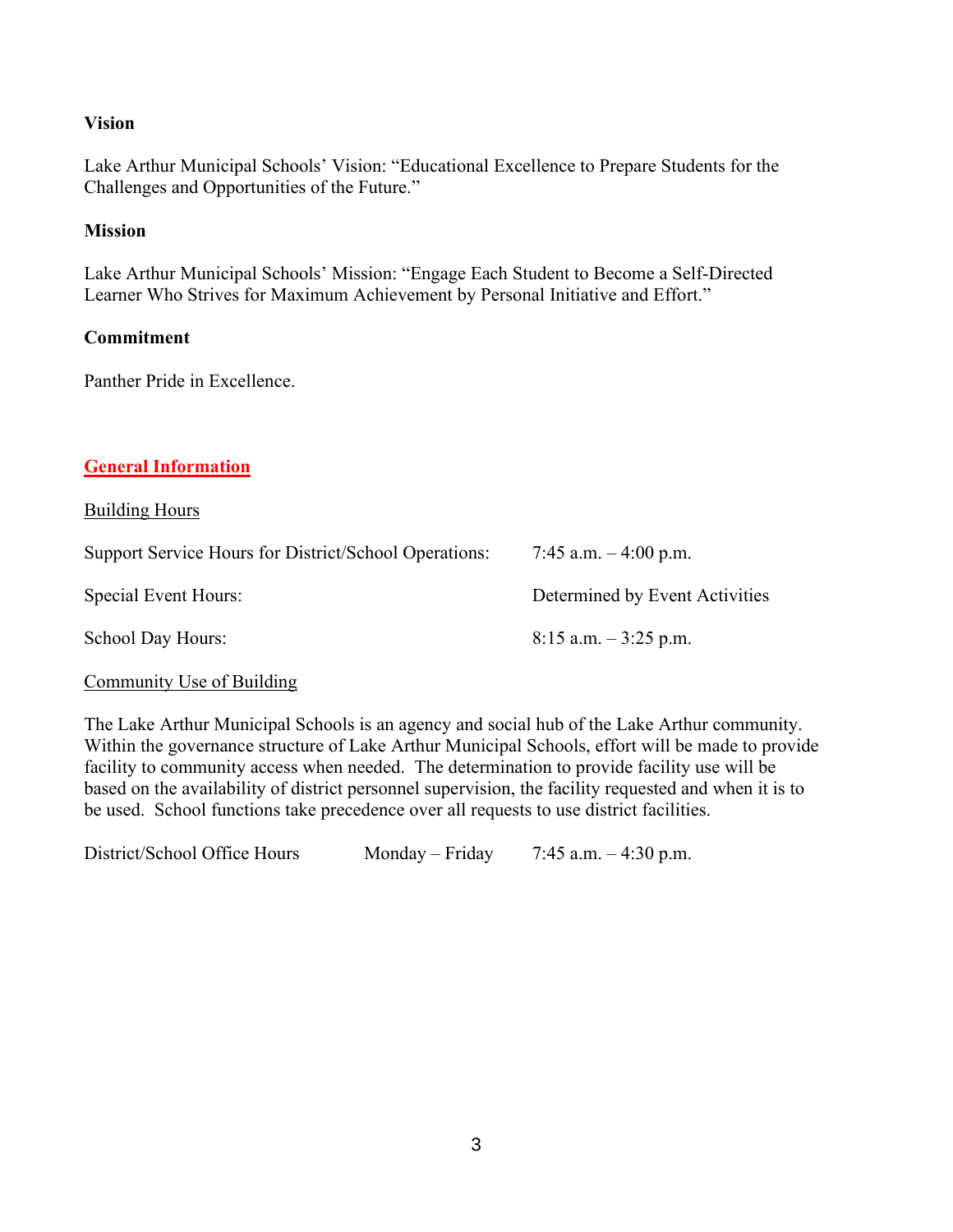# **SAFE SCHOOLS**

#### **SPECIAL NOTICE**

Lake Arthur Municipal Schools' has zero tolerance involving the activities stated below when pursued by an individual or individuals who is/are associated with Lake Arthur Schools and/or who is on or using district property:

Alcohol, Drugs or Tobacco

Assault on Students or Employees

Bullying

Destruction of School Property/Vandalism

Sexual Harassment

Weapons at School

Tobacco/E-Cigarettes/Vapor Pen Use

The Lake Arthur Municipal Schools' campus is a federal

Drug-Free and Weapons Free Zone

Drug Free Workplace Act of 1988

Guns Free Schools Act of 1994

Tobacco Free Schools of 1994

#### **Due to Covid -19, Lake Arthur Municipal Schools' students are required to wear a mask and follow social distance guidelines.**

**Due to Covid-19, parents and visitors HAVE LIMITED ACCESS to our buildings. If you need to pick up your child before the end of the day, please call the office at 575-365-2000.**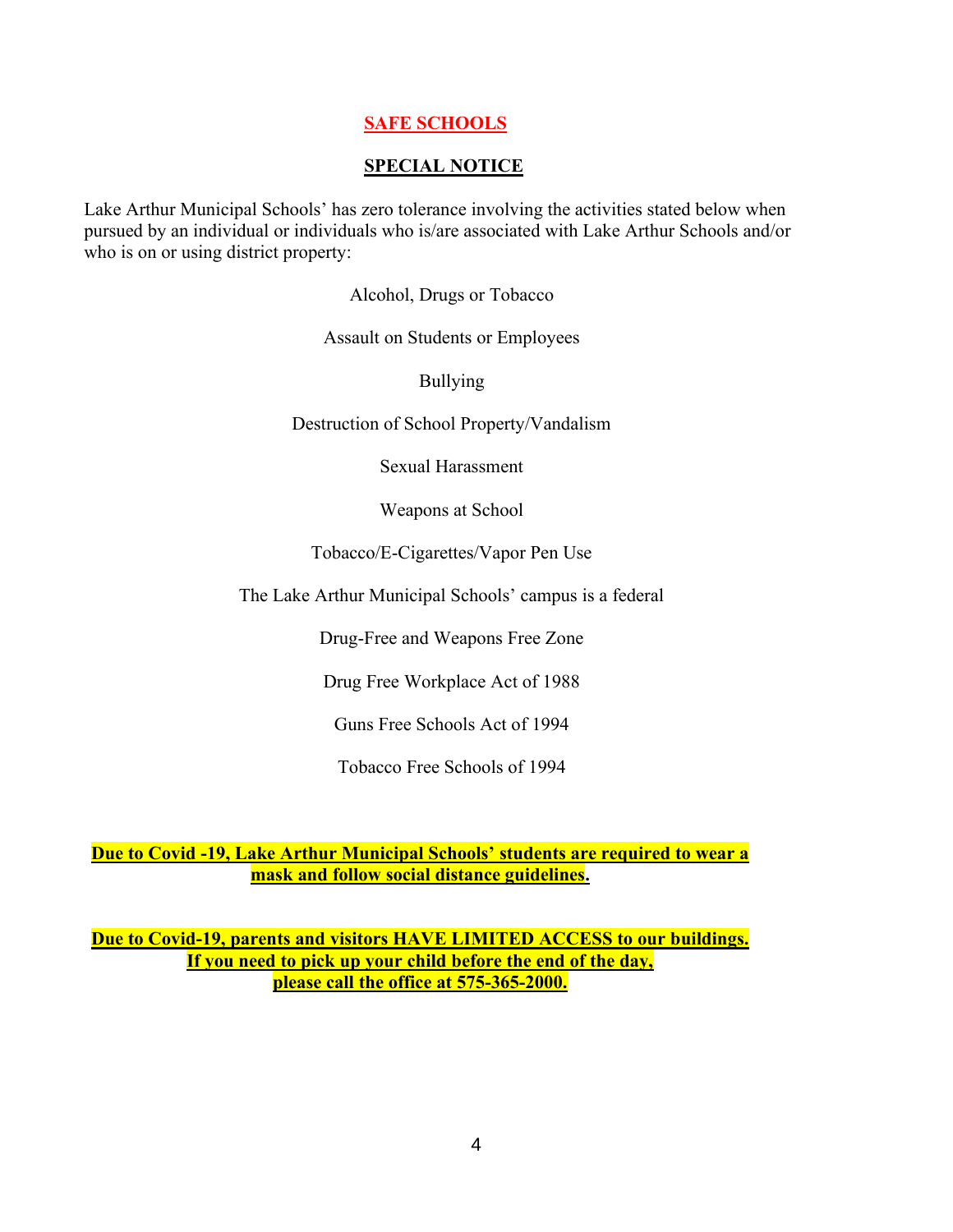#### **Staff Directory**

Elisa Begueria Superintendent elisa.begueria@la-panthers.org Kathleen Gallaway Principal kathleen.gallaway@la-panthers.org Dee Dee Dalton Business Manager dee.dalton@la-panthers.org Cheree Bain Bookkeeper cheree.bain@la-panthers.org Audrey Chambers Administrative Assistant audrey.chambers@la-panthers.org Paul Lessard Special Education paul.lessard@la-panthers.org Sheryl Jones School Nurse sheryl.jones@la-panthers.org Christina McDonald Community School Coordinator [christina.mcdonald@la-panthers.org](mailto:christina.mcdonald@la-panthers.org) Socorro Ramirez MM Pre-K Instructor socorro.ramirez@la-panthers.org Rosa Mijares NM Pre-K Aide rosa.mijares@la-panthers.org Kim Cates Kinder/First Grade kim.cates@la-panthers.org Patricia Soto Kinder/First Aide [patricia.soto@la-panthers.org](mailto:patricia.soto@la-panthers.org) Amy Walker Second/Third Grade amy.walker@la-panthers.org Becki Hammond Fourth/Fifth Grade becki.hammond@la-panthers.org Stefeni Becerra MS English/Social Studies stefeni.becerra@la-panthers.org Gary Cates MS Science/Weights gery.cates@la-panthers.org Mike Witt MS/HS Math mike.witt@la-panthers.org Monica Fresquez HS Social Studies/Spanish I monica.fresquez@la-panthers.org Bernice Quiroz **HS English** Bernice.quiroz@la-panthers.org Andrea Batista HS Science/Student Advisor [andrea.batista@la-panthers.org](mailto:andrea.batista@la-panthers.org) Javier Aldavaz Permanent Substitute javier.aldavaz@la-panthers.org Jason Walker CTE crue jason.walker@la-panthers.org Scott Wagner **CTE-Shop/Health** scott.wagner@la-panthers.org Amy Ellis Physical Education amy.ellis@la-panthers.org Merced Tarango Cafeteria merced.tarango@la-panthers.org Cynthia Flores Cafeteria cynthia.flores@la-panthers.org Emilia Gutierrez Custodian emilia.gutierrez@la-panthers.org Cinthia Dee Custodian Custodian cinthia.dee@la-panthers.org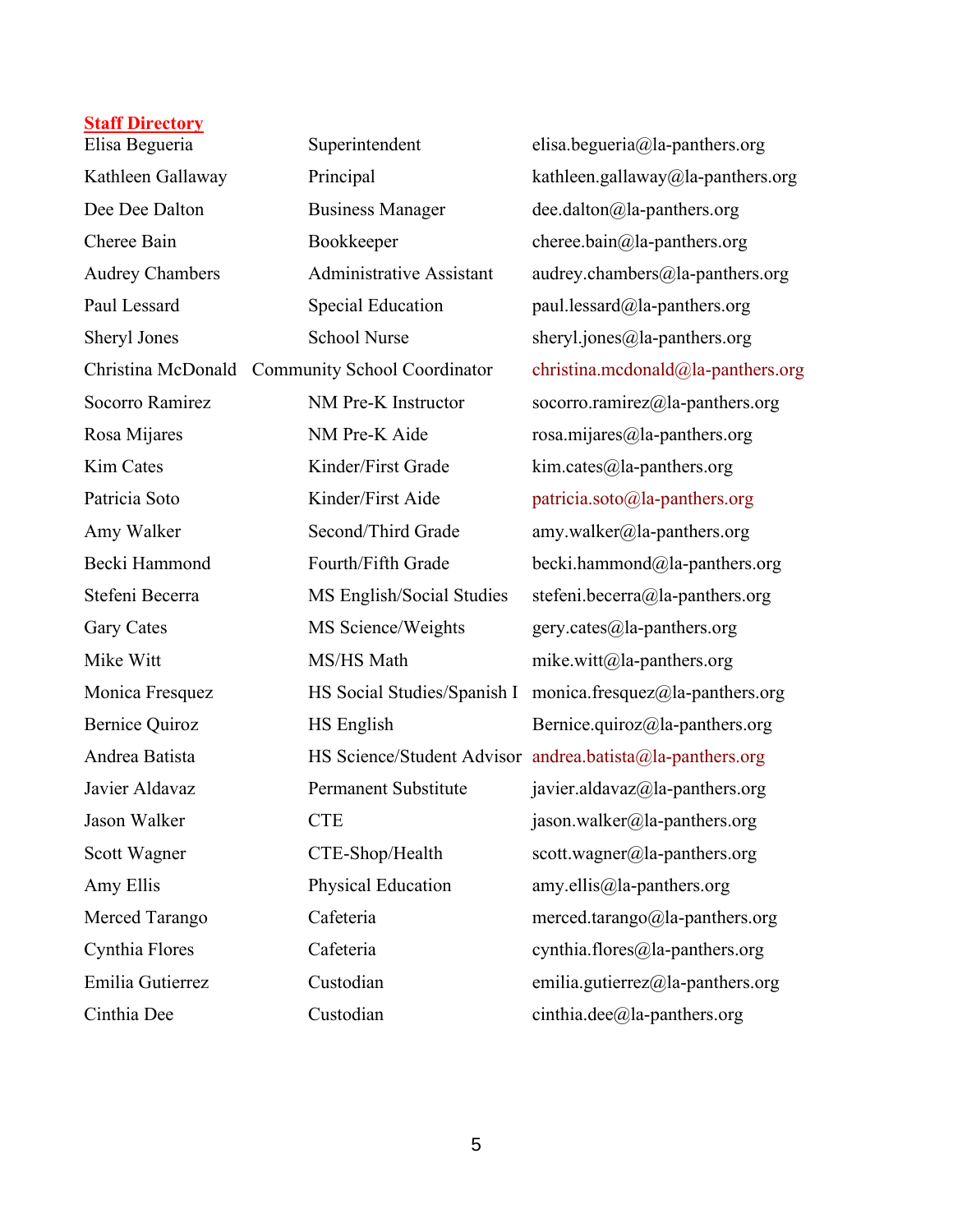# **Attendance**

Lake Arthur Municipal Schools are committed to excellence in education. Maximum learning cannot occur if a child is not in class. Therefore, it is the responsibility of the parent and student to not miss school when it is in session *face to face or virtually* and hold absences to a minimum. It is the responsibility of the parent/guardian or one having custody to call the office and report the student's absence within 24 hours. Documentation to support the student's absence can be requested by the school principal and/or superintendent.

A parent/guardian consistently violating the Attendance for Success Act will be reported to the appropriate authorities. Students consistently absent or tardy beyond the limits of the Attendance for Success Act and the general attendance policy for the district will also be reported to the appropriate authority.

# **Checking In/Out of School**

Checking-In: Students entering school after the beginning of the first hour of school or returning after having checked out of school must report to the office and sign the check in/out form.

Checking Out: Students must check out with the office prior to leaving school during the day. Lake Arthur Schools has a CLOSED CAMPUS POLICY. Parents or legal guardians must personally sign out their child at the office on the check in/out form in order for students to be checked out for the day. No person, outside of the legal guardian, shall be allowed to take a student from the school building or grounds at any time during the school day unless expressly authorized to do so by written permission from the student's parent or legal guardian. Such written permission is to be on file and if provided at the time of check out shall be verified immediately by telephone.

Should there be any doubt as to the legal relationship of a person attempting to take a student from the school, the administration will call the police so that disposition can lawfully be made. STUDENTS LEAVING THE BUILDING WITHOUT FIRST CHECKING OUT WILL BE CONSIDERED TRUANT.

#### **Closed Campus**

Lake Arthur Schools has a CLOSED CAMPUS POLICY. Students are not allowed to leave campus for any reason except those permitted by policy or administrative regulation. This includes lunch period. If a student is required to leave campus during the lunch period, a parent or guardian must come to the office and sign out and sign in a student leaving and returning to campus during lunch. It is the student's responsibility to be back to school on time.

#### **School Closing or Delay in Daily Schedule for Inclement Weather**

In the event of snow, other inclement weather or an emergency situation that might cause the school to close or delay starting time for the day, please listen to local radio and television stations for announcements concerning school closure. You can also follow us on Facebook @ Lake Arthur Municipal Schools.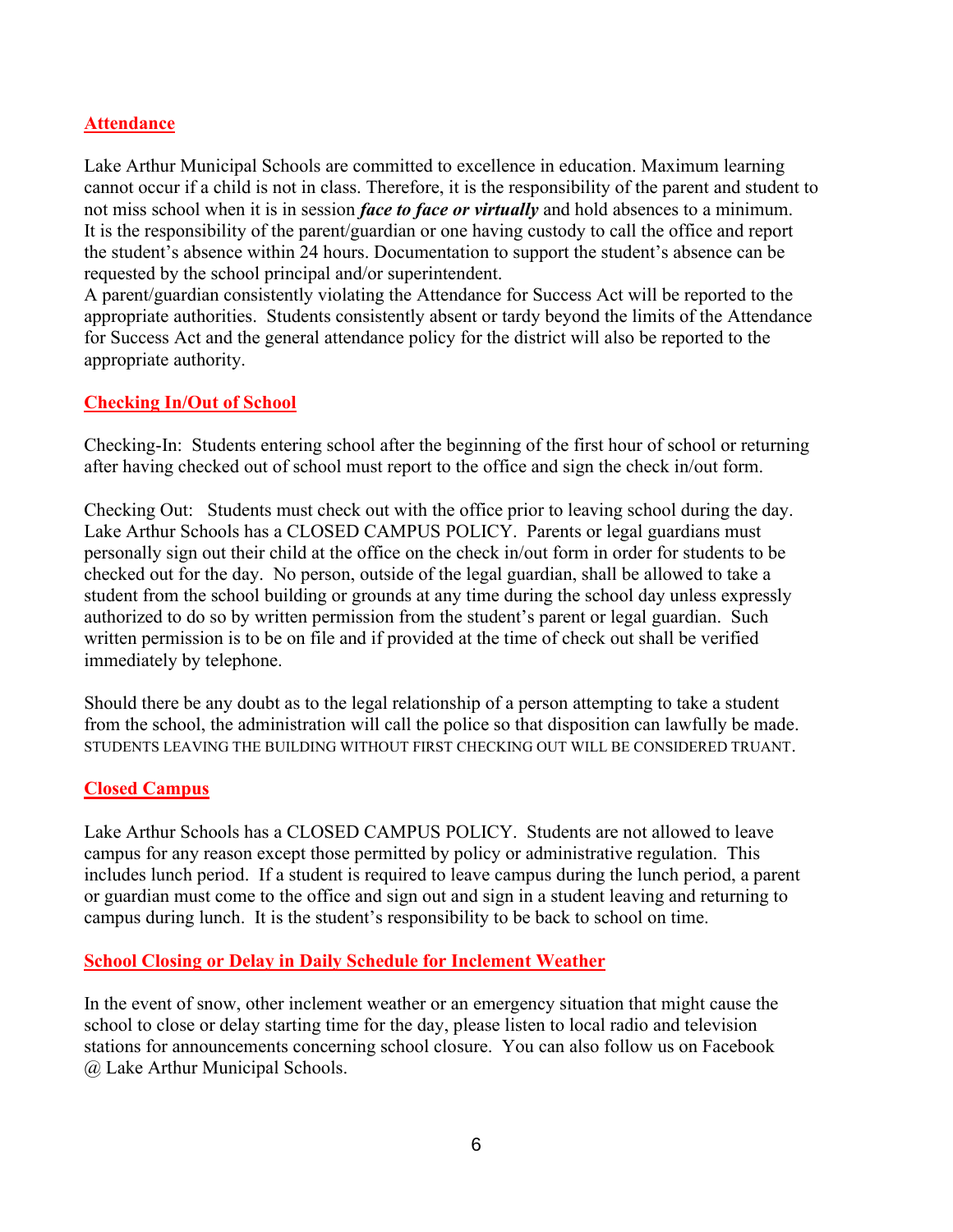# **Grading System: Equitable Grading Practice**

The numerical grading system for Lake Arthur Municipal Schools (Grades 1-12) is as follows:

- A Excellent  $90-100$
- $B$  Good  $80 89$
- C Average  $70-79$
- D Poor  $60 69$
- $F$  Failing  $59 50$
- I Incomplete

The grading scale has been changed effectively with the 2020-2021 school year.

# **Graduation Requirements**

| English                                             | 4 units      |
|-----------------------------------------------------|--------------|
| Mathematics                                         | 4 units      |
| Science                                             | 3 units      |
| <b>Social Studies</b>                               | 3.5 units    |
| <b>Physical Education</b>                           | 1 unit       |
| Foreign Language/Career Cluster/Workplace Readiness | 1 unit       |
| Honors/Dual Credit/AP Distance Ed.                  | 1 unit       |
| Health                                              | $0.5$ unit   |
| Electives                                           | 6.5 units    |
| TOTAL REQUIRED FOR GRADUATION                       | $24.5$ units |

# **Homework Expectations and Guidelines**

Homework is important because it can improve children's thinking and memory. It can help them to develop positive study skills and habits that will serve them well throughout their lives. It can encourage them to use time well, to learn independently and to take responsibility for their work.

General guidelines are: Children in kindergarten through grade  $2 - 10$  to 20 minutes per day Children in grade 3 through grade  $6 - 30$  to 60 minutes per day Children in grade 7 through grade  $9 - 45$  to 70 minutes per day Children in grade 10 through grade  $12 - 45$  to 90 minutes per day

# **Make-Up Work Regulations and Procedures**

Make-up Work for Absences: Work must be completed in no more than two days from the first day missed and one day for each consecutive day thereafter but not to exceed one week. Students who have absences must assume the responsibility of conferencing with their teachers on their first day back to school about worked missed. Teachers will provide instructional assistance as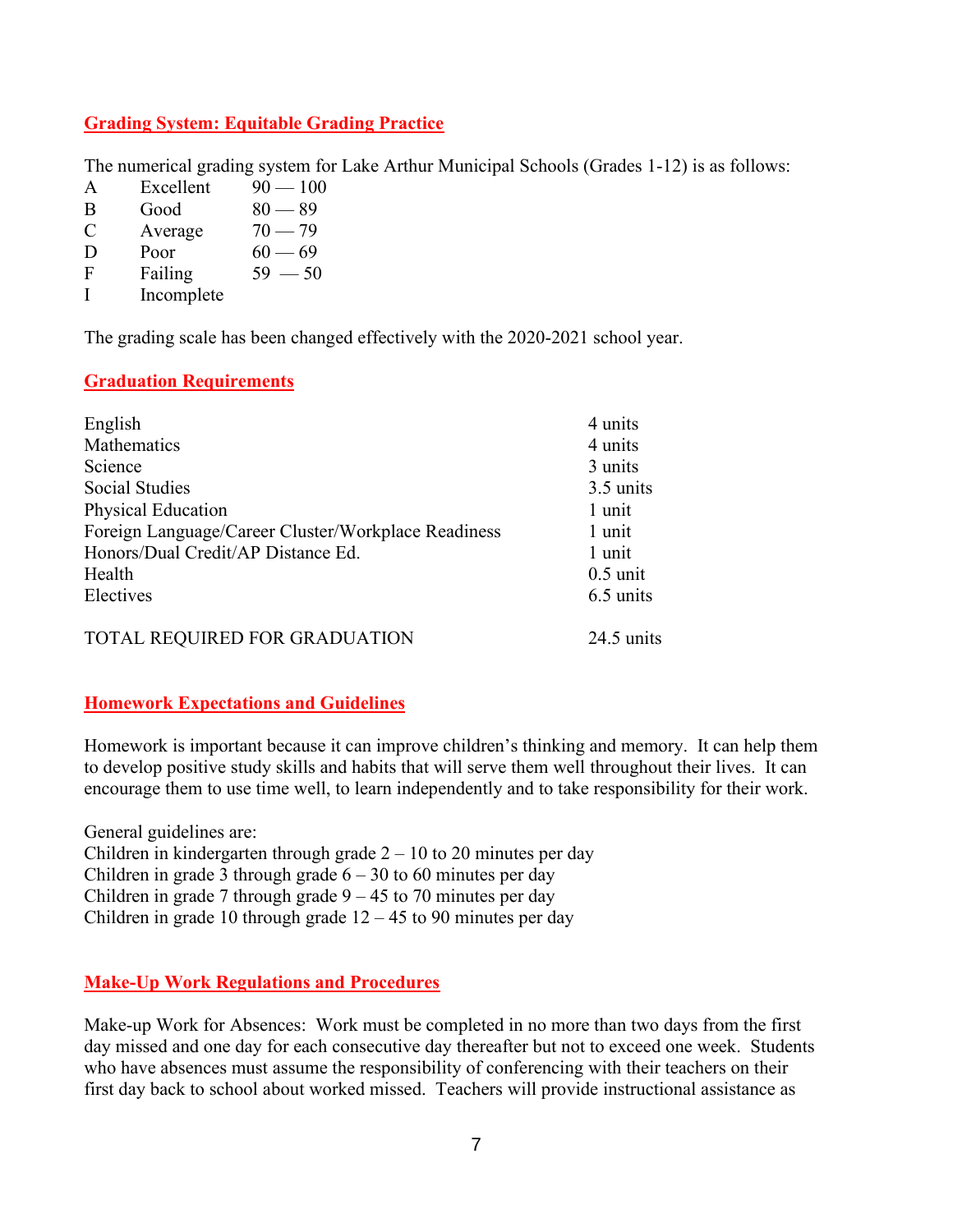needed. Make-up work for school-sponsored trips is required to be turned-in by the next day. Failure to complete the make-up assignments will result in a "50" for the assignment missed and will be recorded in the teacher's grade book.

Students who complete make-up work within the stated time will be allowed to make-up one hundred percent of the work and grade missed, including "participation grades". The student's grade will in no way be reduced except in the case of poor quality or late make-up work. In such case, unsatisfactory make-up work must be graded and identified to the student by the teacher. Credit will be given for all work completed including whole or portions of assignments/projects.

# **Report Cards and Progress Reports**

Report cards are issued at the end of each 9-week grading period as indicated on the school calendar. Mid-term progress reports are sent home each nine weeks. Additional progress reports may be sent home as frequently as needed by the teaching staff.

# **Administration of Medication at School**

All medications taken at school should be administered by the school nurse. The Public-School Health Manual, 2011-2012, requires that all medications administered by the school nurse must be accompanied by a signed completed medical form authorizing the use of a prescription or an over the counter medication.

The following set of guidelines is provided to clarify this situation for school personnel and parents. Any student who must take any prescribed or an over the counter medication during school hours must:

- 1. Have the Medication Consent Form completed and signed by a physician. When completed, the form is to be submitted and must be on record in the administration office.
- 2. Over the counter medications must be provided to the school nurse in an unopened bottle.
- 3. All medications are to be kept in the nurse's office and all students must go to the nurse's office to take the medication. The nurse will then keep a log of when medication was taken.

# **Cafeteria Services**

Lake Arthur Municipal Schools participates in the National School Lunch Program as a Provision 2 School Meal Program which enables the district to offer free breakfasts and lunches to all students regardless of income classification.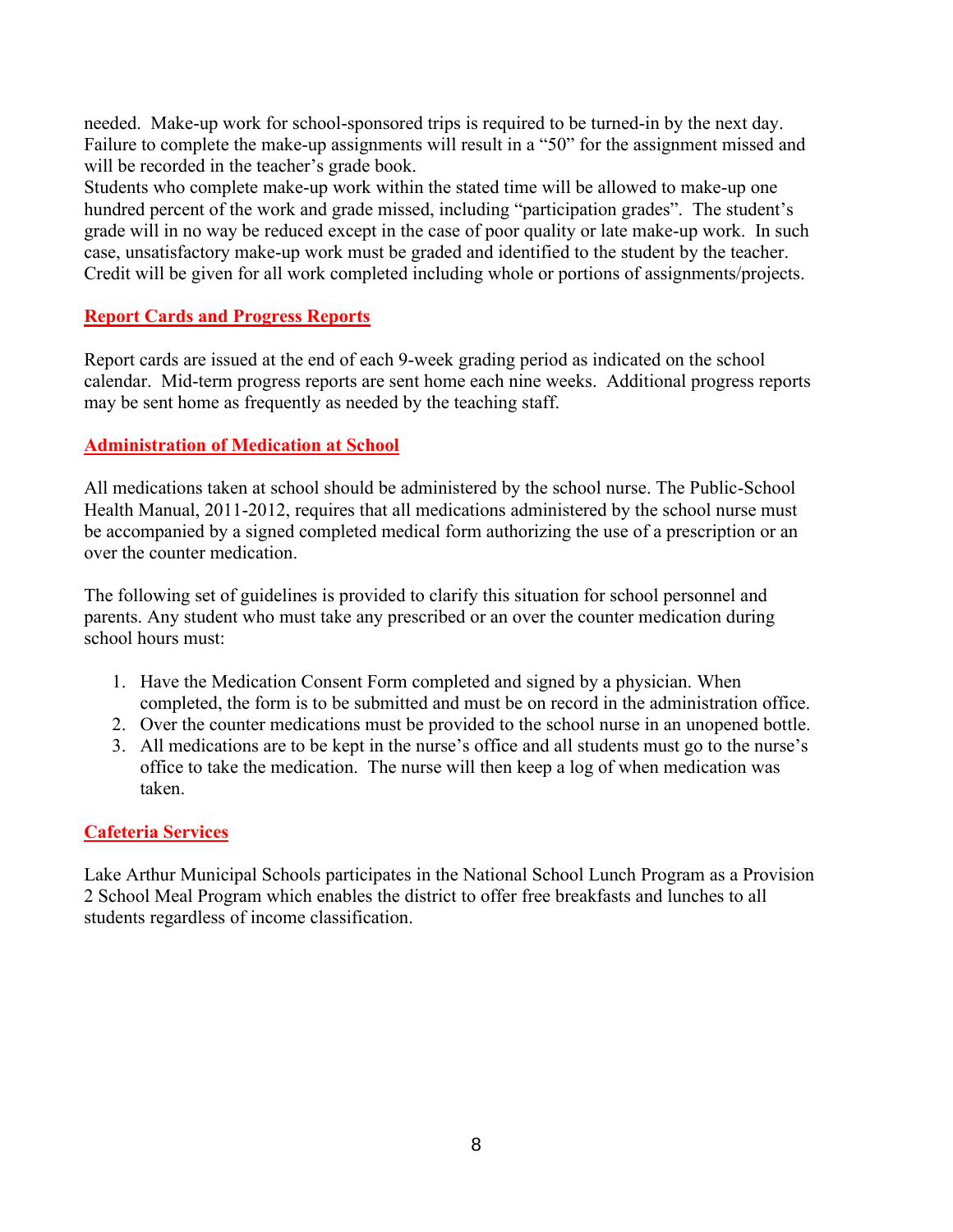# **Protocol for Covid-19- Students**

# **ALL Lake Arthur Municipal Schools' students are required to wear a mask and always keep the appropriate social distance (3' for students).**

All students will have temperatures taken and recorded prior to transitioning to classrooms for the day. Nurse Jones is to be used in clarifying a questionable screening.

Students and/or parents will inform screener if the following symptoms are new within the last 24 hours:

- Shortness of breath
- Dry cough
- Runny nose
- Sore throat
- Loss of smell and or taste
- Chills
- Muscle pain
- Headache
- \*Temperature  $>100.4$  %\*

In the event of new symptoms being present, students will be directed to return home until symptoms subside for 24 hours without symptom reducing medication. If symptoms persist, follow steps for testing and/or physician guidance for diagnosis of illness.

During quarantine, expectations will be to continue classroom instruction with Lake Arthur's online model. If the student is too ill to maintain on line classroom responsibilities, he/she will be marked absent.

#### **Student COVID-19 Testing:**

1. If presenting symptoms, **contact nurse Jones**, your primary care physician, or the Department of Health at 575-624-6050 to arrange for a COVID-19 test and provide a doctor's note.

#### • **You can take a free quick response Covid test at the school.**

• Or click on the following link to schedule a Covid-19 test with the Department of Health https://cvtestreg.nmhealth.org.

2. If notified to self-quarantine due to a possible exposure to a COVID + case, stay home and monitor symptoms for 10 days. Provide district with documentation from DOH or primary care physician.

3. If NEGATIVE for COVID-19, please remain home for 24 hours symptom-free without the use of medication. Please reconsider re- testing if symptoms worsen. If confirmed that student has non-COVID viral illness please provide a doctor's note to confirm. You may return to school once you are 24 hours symptom-free without the use of medication.

4. If POSITIVE for COVID-19, you must stay home for 10 days.

Contact the school administrators immediately who will then follow their outlined protocols.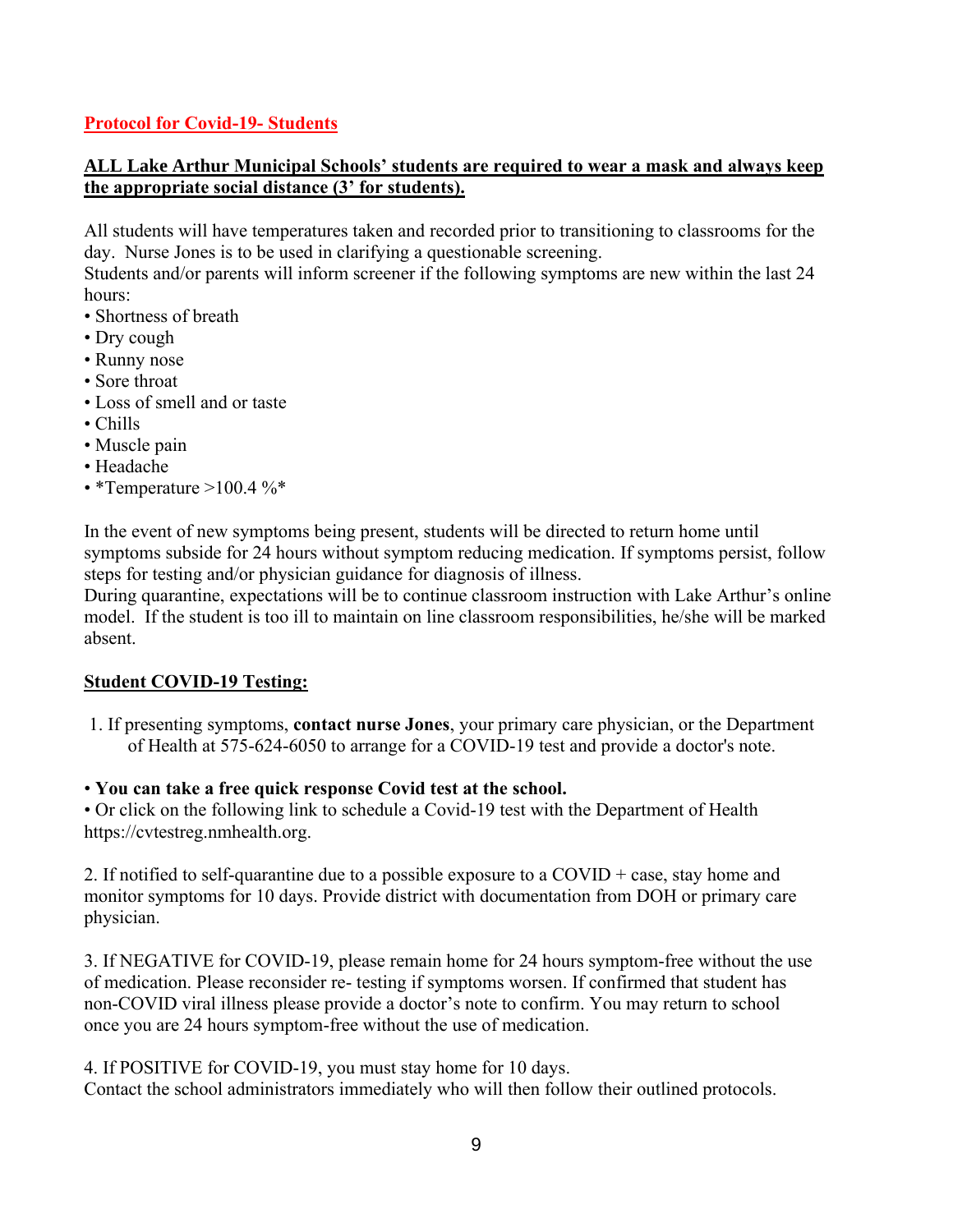- Kathleen Gallaway, 575-365-2000 (ext.152)
- Elisa Begueria, 575-365-2000 (ext.151)/Cell- 575-910-2145

**Fully vaccinated students are not required to quarantine.**

**As today, surveillance testing for Lake Arthur Municipal Schools' students is optional.** 

**All students will have access to the school Cafeteria: Free breakfast and lunch will be served in class and cafeteria following social distance and ensuring cleaning procedures. Water will be provided.**

#### **School Bus**

- **1. All staff and students must wear face masks.**
- **2. One student per seat.**
- **3. Daily cleaning procedures.**

# **Sports**

**Masks will not be required for any outdoor sports, neither for student athletes nor spectators.**

**Masks will be required for indoor sports; for both, student athletes and spectators.** 

Covid-19\_Protocol\_Students\_July2021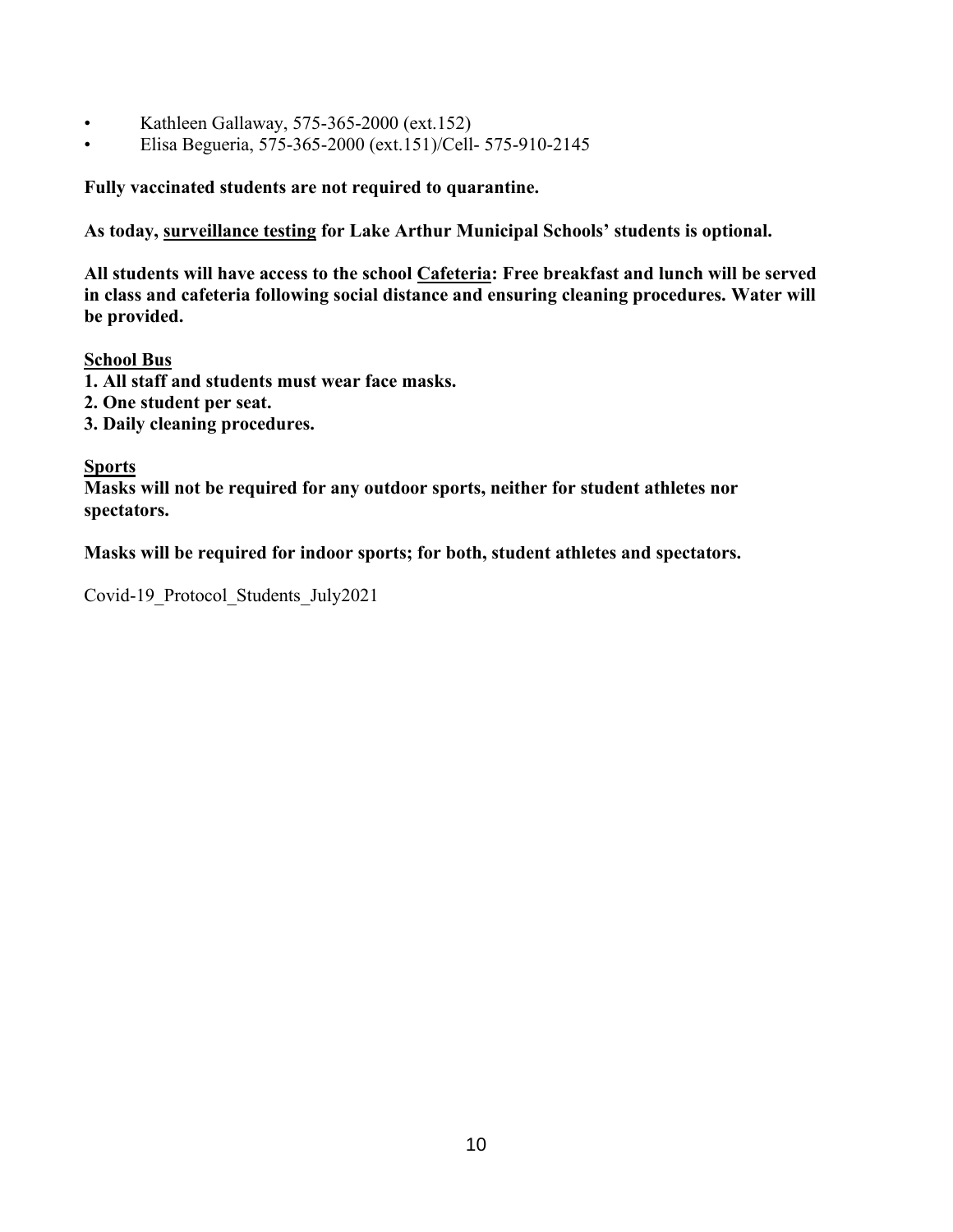# **Use of District Technology**

During the SY 2021-2022, Lake Arthur Municipal Schools will provide a Chromebook, with a case and charger, for each one of our students. It is the parent and student responsibility to properly use and care for the device. A parent agreement will be signed at the time of the check out.

# **Vehicles and Parking**

Lake Arthur High School students may drive vehicles to school. Lake Arthur Municipal Schools assumes no responsibility for a student's vehicle while it is on the school campus or its grounds.

- 1. Each student that drives to school is to secure a form from the administrative office and complete it with parent signature.
- 2. Parking for student vehicles is permitted only in designated areas.
- 3. Students are not permitted to return to their vehicles during the school day or to walk through the vehicles in the parking lot.
- 4. Do not park across or over the parking lines.
- 5. Observe the speed limit of ten miles per hour, 10 MPH, while in the school parking lot. If the student violates these regulations or other board policies and/or regulations, the

administration reserves the right to prohibit the student from driving to school and using school parking facilities.

# **Dress and Grooming Code**

Lake Arthur Municipal Schools' students are expected to dress within the limits of cleanliness and decency. Cleanliness of clothes and personal hygiene is strongly encouraged for the benefit of all students at school.

- ❖ Clothing should be buttoned appropriately.
- ❖ Shirts worn by all students are to be fitted under the arms. Sleeveless shirts may not be worn by boys.
- ❖ Wearing apparel shall conceal undergarments or the body. Example: midriffs, halter tops, bare back tops, cut out garments, net shirts, sleeveless shirts, spaghetti strap shirts, etc. are not allowed.
- ❖ Clothing that includes holes and tears in the fabric can be worn if appropriate leggings are worn underneath the hole or tear in the fabric or without leggings if the hole or tear is below the knee.
- ❖ Shorts must be of sufficient length to reach mid-thigh or longer when the wearer is standing upright with arms/hands held at one's side.
- ❖ Athletic/leisure wear such as tight-fitting bicycle pants, swimwear and uncuffed, unhemmed cutoffs are not to be worn.
- ❖ Shorts, pants and skirts should fit firmly above the hips. "Sagging" pants or shorts will not be permitted. Extra-large pants, even when held up with a belt, will not be allowed. Excessively long or large pant legs will not be allowed. As a guide, students must be able to walk in a normal manner.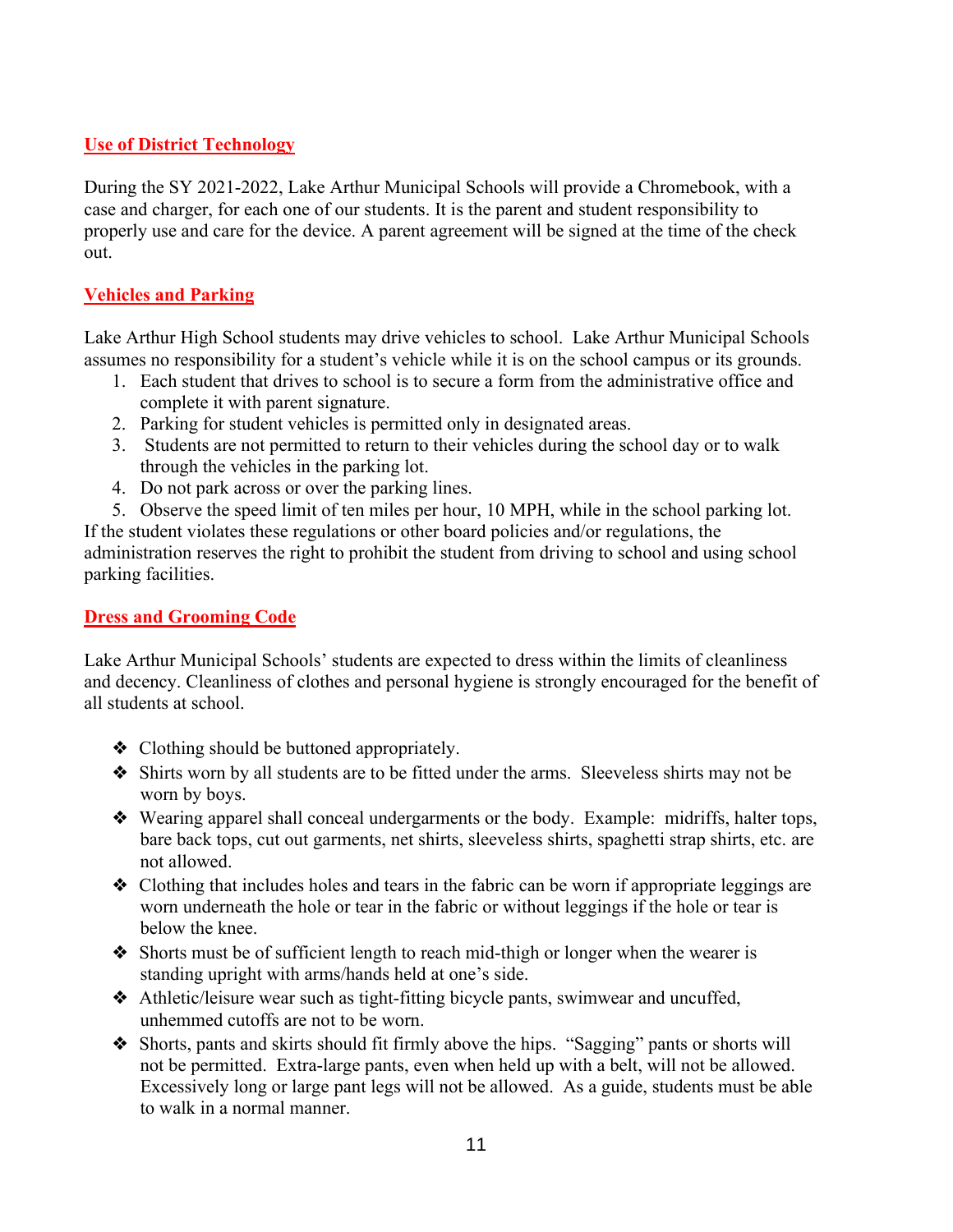- ❖ Footwear must be worn during school hours and while attending school functions. Gym shoes as determined by instructor are the only acceptable footwear to be worn on the gymnasium and multi-purpose room floors. Bathroom and/or house slipper type footwear are not acceptable school footwear. Designated types of shoes that are appropriate for the daily activities must be worn at all times. Flip flops, a backless, often foam rubber sandal held to the foot at the big toe by a means of a strap or throng are not acceptable footwear for practical arts, laboratory or physical education classes. Shoes with built-in roller skates may not be worn in school facilities or on school grounds.
- ❖ As a matter of common courtesy and respect, hats/caps are not to be worn while inside buildings except for specific instructional, safety, religious, or medical reasons.

Any clothing related to gangs or gang activities, alcohol, tobacco, drugs, sex, violence, or gambling is strictly prohibited.

If a student's clothing or appearance, in the opinion of a school administrator, interferes with the school's learning atmosphere, the student will be expected to make appropriate changes to be in compliance with the established dress code.

# **Transportation**

# **Parent Drop Off and Pick up**

Students are to be dropped off or picked up at the designated zone on Broadway, on the NE area of the school.

#### **School Bus**

Students who arrived on buses are to enter the building through designated door entrances: Pre-K & Elementary: Elementary School- Front Door MS and HS: Office- Front Door

Students who are to go home by bus are to leave the building through designated door exits: Pre-K & Elementary: Elementary School- Front Door MS and HS: Office- Front Door

#### **Bus Rules and Regulations**

Student transportation is a privilege extended to students who qualify for transportation according to State Statutes. Students who do not obey the state and local regulations governing student transportation may have their transportation privileges revoked by the School District.

- 1. Students must be on time at their assigned bus stop.
- 2. Students should wear a mask to load the bus and keep it during transport.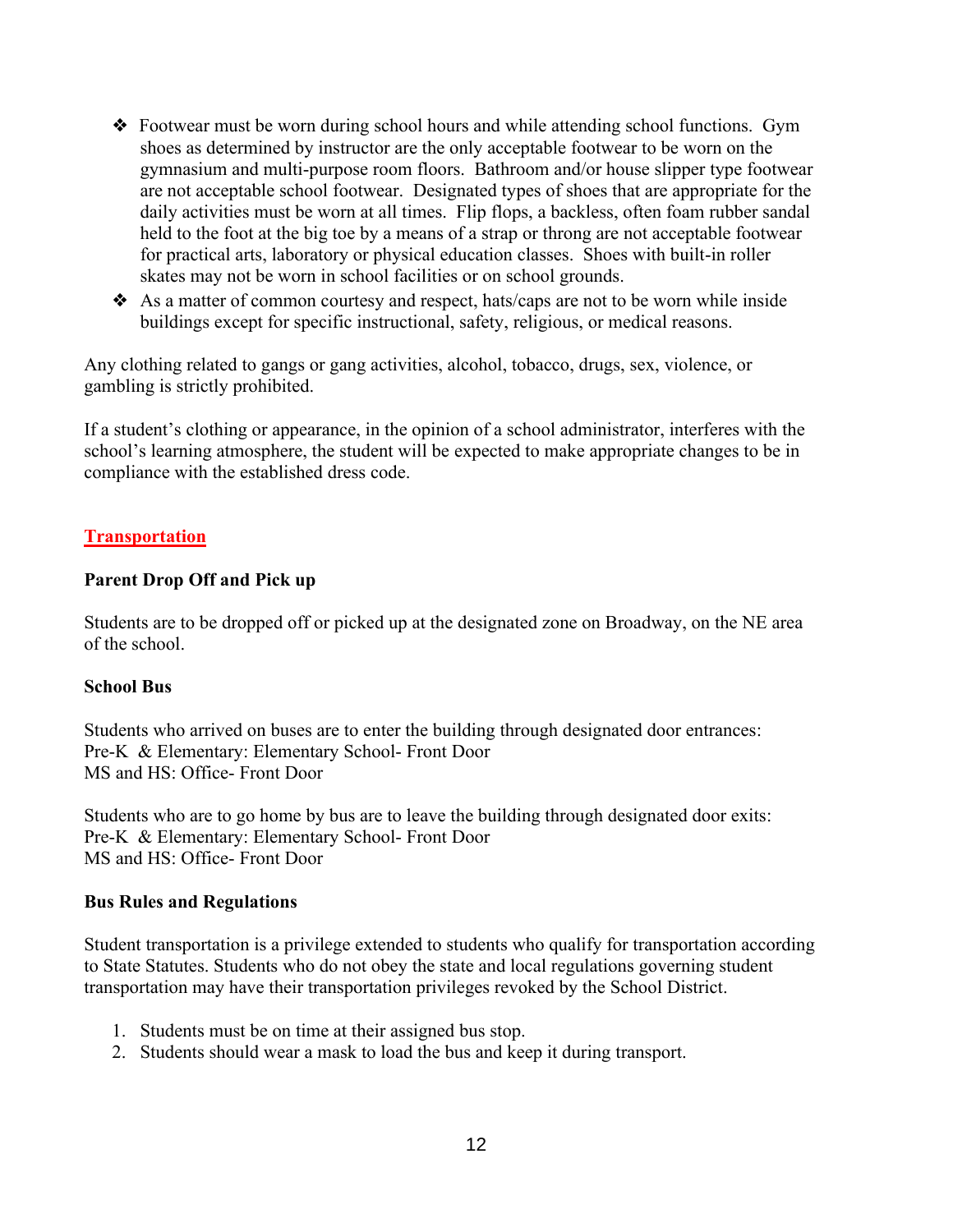- 3. Student fighting is not permitted on any school bus transporting students or district personnel. Provisions against fighting may be cause for disciplinary action to include suspension of riding privileges.
- 4. The driver is in full care of students when they are riding the bus. The student must promptly obey the driver. In the case when another school employee is on the bus they are also authorized to enforce student discipline.
- 5. Students shall not get on or off the bus while it is in motion. Students must remain seated and keep aisles and exits clear.
- 6. Students must occupy the seats assigned them by the bus driver.
- 7. Students are permitted to converse in a normal tone of voice while in the bus. Students should keep absolutely quiet when the bus is approaching a railroad crossing and remain quiet until the bus is safely across the tracks.
- 8. Students are not to use profane language or obscene gestures and shall not eat any food or drink any beverage on the bus.
- 9. Students should not extend their hands, arms, heads, or objects through bus windows.
- 10. Any damage to the bus from any cause shall be reported by passengers to the driver, and the driver will, in turn, report it to the proper school official.
- 11. Parents or guardians shall be held responsible for malicious destruction to the bus.

# **Extra-Curricular Activities and Sports**

Extra-curricular activities provide worthwhile contributions to student growth and development. GPA and attendance requirements of the Public-School Code apply for all extra-curricular activities. Lake Arthur Municipal Schools encourages students to get involved in all of the activities possible. In order to participate in extra-curricular activities, the New Mexico Activities Association (NMAA) and Lake Arthur Schools has established the following eligibility requirements for all school activities.

A STUDENT THAT IS NOT ELIGIBLE BY THE REQUIREMENTS STATED BELOW CANNOT PARTICIPATE IN ANY SCHOOL ACTIVITY OUTSIDE OF THE REGULAR CLASS PERIOD.

Scholastic Eligibility Procedure:

1. A High School student is eligible to play if he/she:

- a. Passes six courses.
- b. Fails no more than one course.
- c. Maintain a 2.0 or better grade point average for that grading period.

2. If the above situation is at the beginning of a semester, (not during, such the end of the first or third nine weeks), and the student was determined to be ineligible based upon the previous nine weeks, it is permissible to look at the most immediately completed semester grades. If the semester grades meet all three academic requirements stated above, the student would be eligible for the nine weeks.

3. Cumulative grades start with the 9th grade year. The cumulative provision cannot be used for middle school/junior high students.

4. A ninth grader entering high school for the first time may compete without reference to his/her immediate/previous scholastic record in eighth grade (last grading period and/or semester, whichever is applicable). The end of the first grading period in ninth grade will establish the point for scholarship eligibility determination for the succeeding grading period.